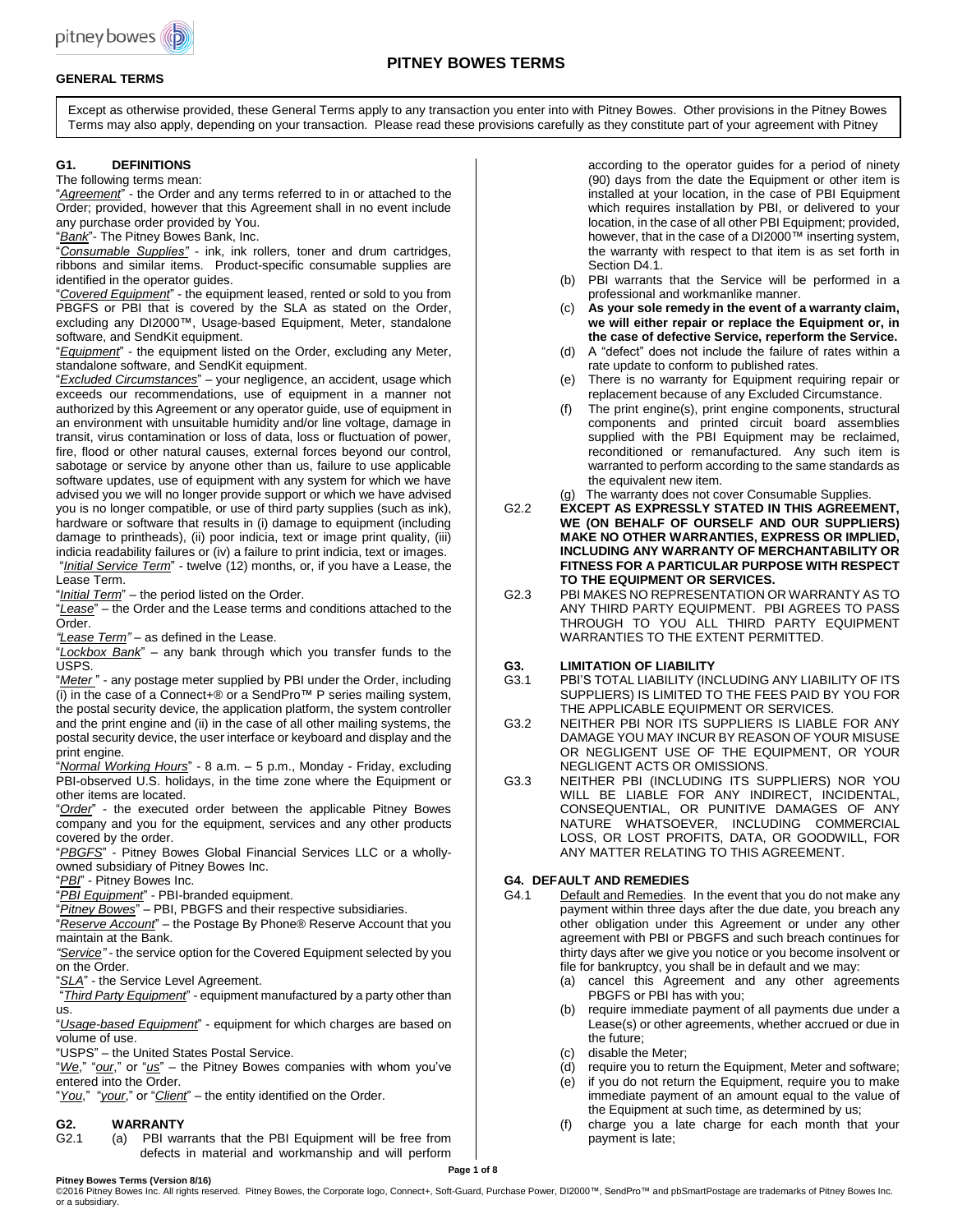- (g) charge you interest on any late payment from its due date until paid in full at the lesser of 18% per year or the maximum rate allowed by law;
- (h) charge you a check return fee for payments made by you with insufficient funds; and
- pursue any other remedy, including repossessing the Equipment and Meter without notice to you. To the extent permitted by law, you waive any notice of our repossession or disposition of the Equipment or Meter. By repossessing the Equipment or Meter, we are not waiving our right to collect the balance due.
- G4.2 Enforcing Our Rights. You agree to pay all our costs, including attorneys' fees, in enforcing our rights under this Agreement.
- G4.3 Suspension of Services. PBI may suspend any services during any period in which your account is more than thirty (30) days past due.

# **G5. TAXES**

You agree to pay Pitney Bowes for all sales, use, property or other taxes (excluding taxes on or measured by net income) related to the Lease and/or rental agreement and related payments or services, the Equipment, Equipment location, Meter and Meter location. With respect to property and similar taxes, Pitney Bowes will determine the amount of such taxes to be charged to you based on its reasonable valuation of the Equipment or of the Meter, taking into consideration applicable tax rates and depreciation. You agree to pay a tax administrative charge to be determined by Pitney Bowes without reference to the tax charged or services performed; such fee and charge not to exceed in the aggregate \$35 for each year for each Lease schedule or rental agreement.

**G6. EMBEDDED SOFTWARE AND SUBSCRIPTION SERVICES** Embedded Software. Our Equipment may contain embedded software. You agree that: (i) PBI and its licensors own the copyrights and other intellectual property in and to the embedded software; (ii) you are licensed only to use the embedded software with our Equipment in which the embedded software resides; (iii) you will not copy, modify, decompile, or otherwise attempt to unbundle, reverse engineer or create derivative works of the embedded software, except as permitted by applicable law; (iv) you will not distribute or otherwise disclose the embedded software (or any portion thereof) to any other person; and (v) you may not export the embedded software in contravention of applicable export control laws. The embedded software may contain third party software, which, notwithstanding the above, is subject to any terms that accompany such third party software. Technical support for any embedded software will be furnished in accordance with the SLA covering the Equipment in which such software is embedded.<br>G6.2 Subscription Services We may offer certain of

Subscription Services. We may offer certain on-demand services to you on a subscription basis as indicated in the applicable Order. Upon payment of any applicable subscription fees, we grant you a non-exclusive, non-transferable license to access and use the subscription services for the term set forth in the Order for your internal business purposes only. You may not provide access to the subscription services to any third party, or use the subscription services on behalf of any third party absent our written consent. You will comply with all applicable laws, rules and regulations governing your use of the subscription services, including any data protection or privacy laws. You will not use the services to send or store infringing, obscene, threatening or unlawful material or disrupt the use by others of the subscription services, network service or network equipment, and you will not reverse engineer, decompile or disassemble the subscription services. If the subscription services you purchased come with their own terms of use, your use of those subscription services will be governed by those terms. Maintenance and technical support for any on-demand services will be provided in accordance with a separate agreement covering the same.

# **G7. INTERNET ACCESS POINT**

The internet connectivity for the Equipment or Meter may use an internet access point (e.g., wireless router) provided by us. You may only use this access point for connectivity between the Equipment or Meter and the internet and for no other purpose. You agree to pay all costs associated with use of the access point in violation of this restriction.

# **G8. SECURITY INTEREST**

# **LEASE TERMS AND CONDITIONS**

The following provisions apply whenever you lease Equipment from PBGFS

You grant us a purchase money security interest in the Equipment and in any and all replacements and substitutions, as well as in any proceeds from the sale of the Equipment, for the purpose of securing payment of any balance due. We have the right to recover the Equipment if you have not paid for it. We may file a copy of this Agreement as a financing statement with the appropriate State authorities.

## **G9. EXPORT LAWS**

You agree: (i) to comply with all applicable U.S. export control laws and regulations; (ii) not to export, re-export, or transfer any products and technologies received in an Order to any destination or to any person if this would be prohibited by any U.S. law or regulation or by any U.S. Government entity or agency; and (iii) to immediately notify us in writing if you or one of your affiliates is or becomes listed in any Denied Parties List or if your export privileges or the export privileges of any of your affiliates are denied, suspended or revoked by any U.S. Government entity or agency.

# **G10. ANALOG CONNECTIVITY**

IF YOU USE AN ANALOG CONNECTION FOR YOUR MAILING SYSTEM, YOU SHOULD BE AWARE THAT THE ANALOG CONNECTVITY IS PROVIDED BY A THIRD PARTY SUPPLIER. NEITHER WE NOR OUR SUPPLIER PROVIDES ANY WARRANTY WITH RESPECT TO THE FUNCTIONALITY OR QUALITY OF THE ANALOG CONNECTION. IF THE THIRD PARTY SUPPLIER NO LONGER PROVIDES ANALOG CONNECTION CAPABILITY, WE WILL NOT BE RESPONSIBLE FOR PROCURING AN ALTERNATIVE SUPPLIER FOR THIS CAPABILITY AND YOU WILL BE REQUIRED TO UTILIZE A DIGITAL CONNECTION

# **G11. MISCELLANEOUS**

- Use of Equipment. You agree to use the Equipment and Meter only for business or commercial purposes, and not for personal, family, or household purposes.
- G11.2 Force Majeure. We are not responsible for any delay or failure to perform resulting from causes beyond our control.
- G11.3 Assignment. You may not assign this Agreement without our prior written consent, which shall not be unreasonably withheld. Any assignment without our consent is void.
- G11.4 No Right to Setoff. Payments are not subject to setoff or reduction.
- G11.5 Legal Action. ANY LEGAL ACTION YOU FILE AGAINST US MUST BE STARTED WITHIN ONE (1) YEAR AFTER THE EVENT GIVING RISE TO YOUR CLAIM. YOU WAIVE ANY RIGHT TO TRIAL BY JURY IN ANY ACTION ARISING OUT OF THIS AGREEMENT.
- G11.6 Merger; Amendment; Severability. This Agreement incorporates all of the terms agreed by both parties and can only be changed by written agreement. You may use a purchase order to offer to obtain Equipment or services but none of its provisions will modify or supersede these provisions unless we expressly agree in writing. If one or more provisions of this Agreement are deemed to be invalid or unenforceable, the remaining provisions will not be affected.
- G11.7 Survival. Our respective rights and obligations under Section G3 (Limitation of Liability), G4 (Default and Remedies) and G5 (Taxes) survive termination of this Agreement.
- G11.8 Reference**.** You agree that we can use your name in a client list and identify you as a client when communicating with prospective clients, in each case along with our product or service that you using. You agree that we can use your name and logo in marketing content, including in an advertising campaign, with your prior consent.
- G11.9 Electronic Delivery; Contact. Pitney Bowes may deliver any notice and other communication to you under this Agreement by email via the email address that is then on file for you. You consent to the delivery of any such notice and other communication via email. We may call you at any number you give to us.
- G11.10 Choice of Law. This Agreement shall be governed and construed in accordance with the laws of the State of Delaware without regard to its conflicts of laws principles.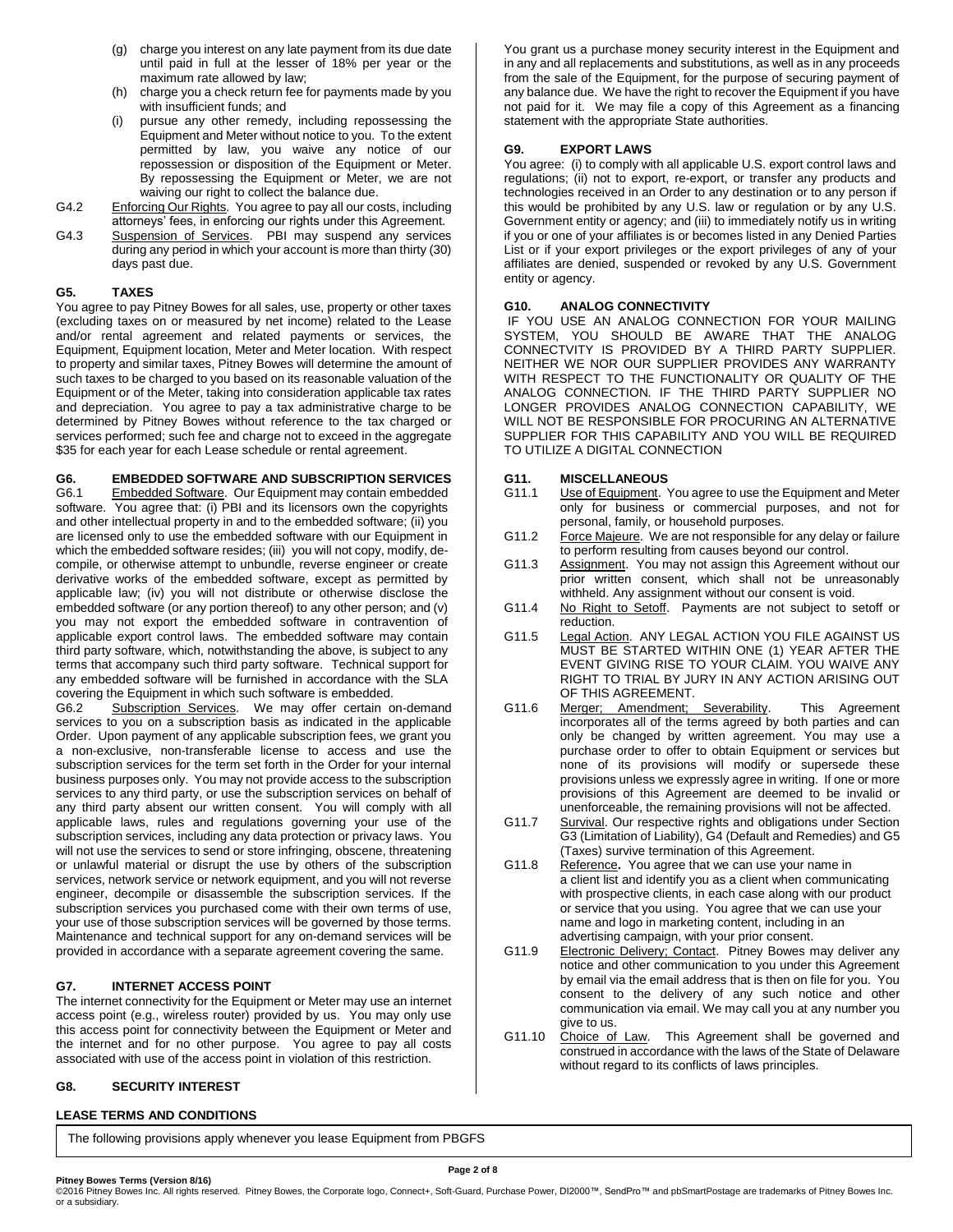## **L1. PROVIDER OF LEASING SERVICES**

PBI is the manufacturer of the Equipment. PBGFS, a whollyowned subsidiary of PBI, provides you with the leasing services.

# **L2. AGREEMENT**

- L2.1 You are leasing the Equipment listed on the Order.
- L2.2 **You may not cancel this Lease for any reason. All payment obligations are unconditional.**
- L2.3 You authorize us to file a Uniform Commercial Code financing statement naming you as debtor/lessee with respect to the Equipment.

# **L3. PAYMENT TERMS**

- L3.1 We will invoice you quarterly in advance for all payments on the Order, except as provided in the Order or in any statement of work attached to the Order (each such payment a "Periodic Payment"). You will make each Peroiodic Payment by the due date shown on our invoice.
- L3.2 Your Periodic Payment may include a one-time origination fee, amounts carried over from a previous unexpired lease, software license and maintenance fees and other charges.
- L3.3 Any Meter rental fees and SLA fees (collectively "PBI Payments"), will be included with your Periodic Payment and begin with the start of the Lease Term (as defined below). After the Initial Term, your Periodic Payment will increase if your PBI Payments increase.

# **L4. EQUIPMENT OWNERSHIP**

We own the Equipment. PBI owns any Meter. Except as stated in Section L6, you will not have the right to become the owner of the Equipment at the end of this Agreement.

# **L5. LEASE TERM**

The "Lease Term" is the number of months stated on the Order. The Lease Term will commence on the date the Equipment is shipped, if we do not install the Equipment. If we install the Equipment, the Lease Term will commence on the installation date.

# **L6. END OF LEASE OPTIONS**

L6.1 During the 90 days before your Lease ends, you may, if not in default, select one of the following options:

- (a) enter into a new lease with us;
- (b) purchase the Equipment "as is, where is" for fair market value; or
- (c) return the Equipment and Meter in its original condition, reasonable wear and tear excepted, and pay us our then applicable processing fee (including any applicable equipment return fee). If you return the Equipment and Meter, you will, as specified by us, either properly pack and return them to us in the return box and with the shipping label provided by us or furnish them to such service carrier as we specify to pick up and ship them to us.
- L6.2 If you do not select one of the options in Section L6.1, you will be deemed to have agreed to enter into successive 12-month annual extensions of the term of this Agreement. You may choose to cancel the automatic extensions by giving us written notice between 120 days and 30 days before the Lease expires (unless the law requires the period to be shorter). Upon cancellation, you agree to either return all items pursuant to Section L6.1(c) or purchase the Equipment.

# **L7. WARRANTY AND LIMITATION OF LIABILITY**

- L7.1 PBI PROVIDES YOU WITH THE LIMITED WARRANTY IN SECTION G2.
- L7.2 PBGFS MAKES NO WARRANTIES, EXPRESS OR IMPLIED, INCLUDING ANY WARRANTY OF MERCHANTABILITY, FITNESS FOR A PARTICULAR PURPOSE, OR FREEDOM FROM INTERFERENCE OR INFRINGEMENT.

L7.3 WE ARE NOT LIABLE FOR ANY LOSS, DAMAGE (INCLUDING INCIDENTAL, CONSEQUENTIAL OR PUNITIVE DAMAGES), OR EXPENSE CAUSED DIRECTLY OR INDIRECTLY BY THE EQUIPMENT.

# **L8. EQUIPMENT OBLIGATIONS**

L8.1 Condition and Repairs. You will keep the Equipment free from liens and in good repair, condition, and working order.

- L8.2 Inspection. We may inspect the Equipment and related maintenance records.
- L8.3 Location. You may not move the Equipment from the location specified on the Order without our prior written consent.

# **L9. RISK OF LOSS AND VALUEMAX® PROGRAM**

- L9.1 Risk of Loss.
	- (a) You bear the entire risk of loss to the Equipment from the date of shipment by us until the Equipment is returned to, and received by, us, regardless of cause, ordinary wear and tear excepted ("Loss").
	- (b) No Loss will relieve you of any of your obligations under this Lease. You must immediately notify us in writing of any Loss.
	- (c) To protect the Equipment from loss, you will either (i) keep the Equipment insured against Loss for its full replacement value under a comprehensive policy of insurance or other arrangement with an insurer of your choice, provided that it is reasonably satisfactory to us ("Insurance") or (ii) be enrolled in PBGFS' ValueMAX program described in Section L9.1(d).
	- (d) YOU MUST CALL US AT 1-800-732-7222 AND PROVIDE US WITH EVIDENCE OF INSURANCE. If you do not provide evidence of Insurance and have not previously enrolled in our equipment replacement program (ValueMAX), we may include the Equipment in the ValueMAX program and charge you a fee, which we will include as an additional charge on your invoice.
	- (e) We will provide written notice reminding you of your Insurance obligations described above in Section L9.1(c).
	- (f) If the Equipment is included in the ValueMAX program and any damage or destruction to the Equipment occurs (other than from your gross negligence or willful misconduct, which is not covered by ValueMAX), we will (unless you are in default) repair or replace the Equipment.
	- (g) We are not liable to you if we terminate the ValueMAX program. By providing the ValueMAX program we are not offering or selling you insurance; accordingly, regulatory agencies have not reviewed this Lease, this program or its associated fees, nor are they overseeing our financial condition.

# **L10. MISCELLANEOUS**

- L10.1 If more than one lessee is named in this Lease, liability is joint and several.
- L10.2 You, and any guarantor signing the Order or any documents executed in connection with this Lease, agree to furnish us financial information upon request. Each of these persons authorizes us to obtain credit reports on them now and in the future.
- L10.3 YOU MAY NOT ASSIGN OR SUBLET THE EQUIPMENT, THE METER OR THIS AGREEMENT WITHOUT OUR PRIOR WRITTEN CONSENT, WHICH WILL NOT BE<br>UNREASONABLY WITHHELD. ANY ASSIGNMENT UNREASONABLY WITHHELD. WITHOUT OUR CONSENT IS VOID.
- L10.4 We may sell, or assign all or any part of this Lease or the Equipment. Any sale or assignment will not affect your rights or obligations under this Agreement.
- L10.5 We will provide you with a welcome letter by email.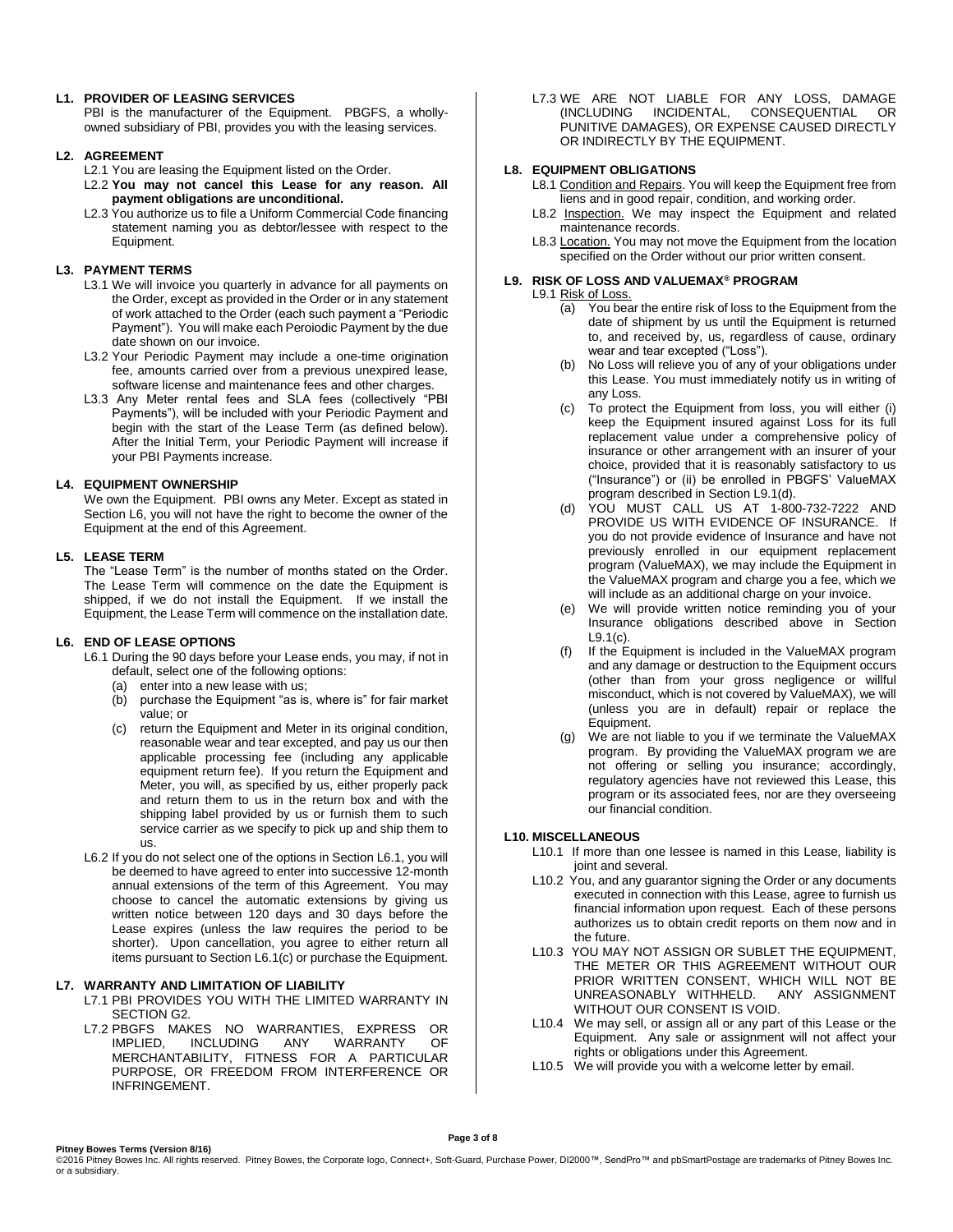### **SERVICE LEVEL AGREEMENT**

The following provisions describe SLA options that PBI offers on Covered Equipment. The option you select will be listed on the Order. If you are acquiring software which is not embedded in Equipment, a separate Software License and Maintenance Agreement will cover software maintenance and will be (i) provided at the time of installation, (ii) attached to the Order or (iii) incorporated into the Order by reference. A separate maintenance agreement will cover maintenance on Usage-based Equipment and will be attached to the Order if you are acquiring Usage-based Equipment.

## **S1. SERVICE LEVEL OPTIONS**

The following describes the maintenance provided by PBI for the Covered Equipment.

- S1.1 Standard SLA
	- (a) *General*. Under this option, PBI will provide at its option either repair or replacement services for the Covered Equipment during the Initial Service Term or any Renewal Service Term (as defined in Section S3.2) (the "Service Term"). You are also entitled to two

preventative maintenance service calls per calendar year. PBI will notify you when preventative maintenance is due or you can request preventative maintenance service.

- (b) *Replacement Service*.
	- (i) If PBI determines that replacement is necessary, PBI will, at no additional cost, promptly ship new, reconditioned, or remanufactured equipment of the same or a functionally equivalent model to replace the affected Covered Equipment.
	- (ii) Unless PBI instructs you otherwise, within five (5) days of receiving the replacement equipment, you must pack the Covered Equipment to be replaced in the shipping carton that contained the replacement equipment, place the pre-paid return address label on the carton, and return it to PBI.
	- (iii) You are responsible for Covered Equipment until PBI receives it.
- (c) *Repair Service*.
	- If your Covered Equipment needs repair, PBI may provide repair by remote access, diagnostics and service and/or by on-site repair service.
	- (ii) Repair service is provided only for damage resulting from normal wear and tear. Repair service may include the use of new, reconditioned, or remanufactured parts and assemblies.
	- (iii) PBI will provide parts or assemblies for discontinued equipment (or equipment not marketed as new) only if available.
	- (iv) If PBI deems it necessary, PBI will dispatch a service technician to arrive at your location for onsite service. You will not incur hourly charges unless service is performed outside Normal Working Hours, which will be done only with your consent.
- (d) *Additional Covered Items*. PBI will provide printheads for Covered Equipment without additional charge, except for printheads which need to be replaced as a result of any Excluded Circumstance.
- S1.2 Performance SLA
	- (a) *General*. Under this option, PBI will provide the following support to all clients who are eligible to receive Performance SLA in accordance with PBI's policies and who have elected this option:
		- (i) All coverage provided under Standard SLA.
		- (ii) Quarterly performance reports made available on MyAccount at [www.pb.com.](http://www.pb.com/)
		- (iii) One two hour application consultation for your mailing and shipping needs.
		- (iv) Admission for one person to a PBI mail management seminar.
	- (b) *Response Time Commitment*.
		- (1) If PBI determines that on-site service is necessary, PBI will use commercially reasonable efforts to have a service technician on-site (during Normal Working Hours only) within 4 hours or 8 hours, as specified on the Order, after PBI has determined that it cannot

resolve the issue remotely (the "Response Time Commitment").

- (2) The Response Time Commitment relates solely to the arrival of a technician at your location; it is not a guaranteed resolution of the problem within the Response Time Commitment period, nor does it guarantee that all parts necessary to make a repair will be on-site within this time frame.
- (3) The Response Time Commitment does not apply to Service designated as service by replacement, relocation services, software maintenance, preventative maintenance, operator training, or other services not essential to repair the Covered Equipment.
- (4) If the Covered Equipment is moved from its original location, PBI may, at its option, remove the Response Time Commitment. If this happens, you will receive Standard SLA and we will adjust the SLA charges payable by you appropriately.
- (c) *Liquidated Damages for Failure to Meet Response Time Commitment*.
	- (1) PBI agrees that if it does not meet the Response Time Commitment, PBI will provide you with a credit equal to the difference between the cost of Standard SLA and Performance SLA for three (3) months.
	- (2) You must use a credit request form to request a credit. You may obtain a credit form from your service technician or by calling the Customer Care Center. The credits are limited to credits for four (4) failures to meet the Response Time Commitment in any twelve (12) month period during the Service Term. **These remedies are your sole remedy for PBI's failure to meet the Response Time Commitment**.

## **S2. SLA FEES**

- S2.1 You will pay the SLA fees for the Initial Service Term and any Renewal Service Term(s).
- S2.2 We may, after the Initial Service Term, increase SLA fees which will be reflected on your invoice.
- S2.3 If the service technician provides service for repairs caused by any Excluded Circumstance, PBI will charge you for the service at PBI's current hourly rates and for any required parts.

## **S3. SERVICE TERM**

- S3.1 *Term*. PBI will provide you with Service for the Initial Service Term and any Renewal Service Terms.
- S3.2 *RENEWAL SERVICE TERM(S)*. SERVICE AUTOMATICALLY RENEWS FOR CONSECUTIVE ONE (1) YEAR TERMS (EACH, A "RENEWAL SERVICE TERM"), UNLESS:
	- (a) YOU TERMINATE SERVICE UNDER SECTION S3.3; OR
	- (b) THE LEASE EXPIRES OR IS TERMINATED (IN WHICH CASE, THE SERVICE TERM WILL TERMINATE ON THE SAME DAY AS THE LEASE); OR
	- (c) THE RENEWAL IS PROHIBITED BY APPLICABLE LAW.
- S3.3 *Ending Your Service*.
	- (a) If you do not wish to renew Service, you must deliver a written notice (the "Termination Notice") at least sixty (60) days prior to the renewal of the term to us at 2225 America Drive, Neenah, WI 54956. Your Termination Notice must include your customer account number or CAN and lease number (if applicable).

#### **Pitney Bowes Terms (Version 8/16)**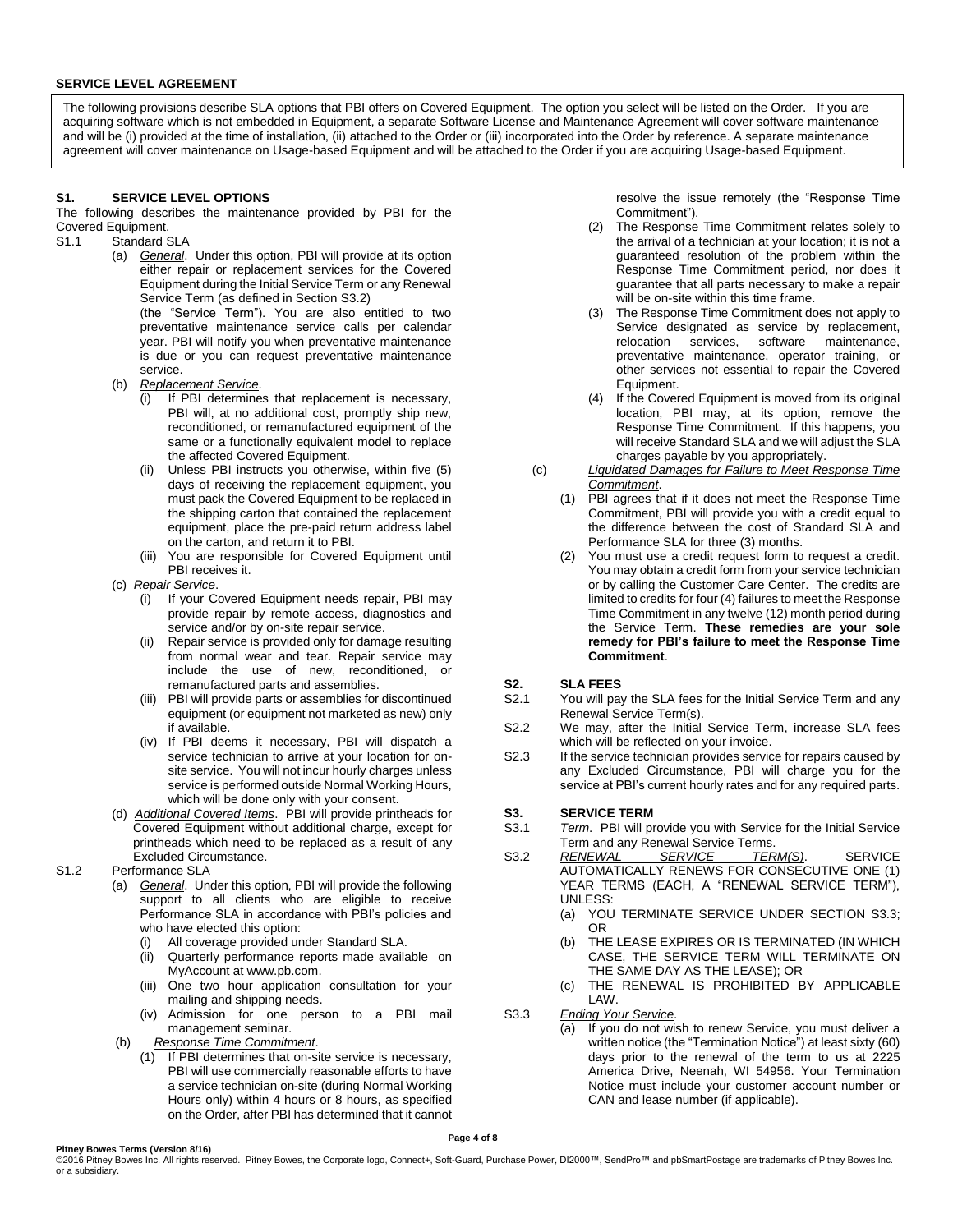(b) PBI reserves the right not to renew your SLA for any reason.

#### S3.4 *Service Changes*.

- (a) PBI may modify its Service by giving written notice to you (a "Service Change Notice"), which will state whether the change is material.
- (b) After receiving a Service Change Notice, if the change is material, you may terminate Service as described in Section S3.3 above.

# **S4. EQUIPMENT COVERAGE**

You cannot elect to have Service apply to some but not all of the items of Equipment.

# **S5. ADDITIONAL SERVICE TERMS**

These terms apply to all Service options:

- (a) *Limitations*. Service does not include services and repairs that are made necessary due to any Excluded Circumstance.
- (b) *Additional Exclusions*. Service excludes the supply of postal and carrier rate changes and Consumable Supplies.
- (c) *Replacement Equipment*.

## **EQUIPMENT AND POSTAGE METER RENTAL TERMS AND CONDITIONS**

# **R1. EQUIPMENT/METER RENTAL**

## R1.1 *Fees*.

- (a) If you are not leasing the Equipment and paying for it in your lease payment to PBGFS, we will invoice you the Equipment and Meter rental ("rental") fees listed on the Order.
- (b) After the Initial Term, we may increase the rental fees upon 30 days' prior written notice.
- (c) When you receive notice of an increase, you may terminate your rental only as of the date the increase becomes effective.

#### R1.2 *Postage*.

- (a) You may transfer funds to the Bank for deposit into your Reserve Account or you may transfer funds to the USPS through a Lockbox Bank. See the "USPS Acknowledgment of Deposit" below for more information.
- (b) Until the end of the Initial Term, we may charge you a fee of up to \$15.00 for refilling your postage. After the Initial Term, we may increase postage refill fees upon 30 days prior written notice.
- (c) If you participate in any PBI, PBGFS, or Bank postage advance programs (such as Purchase Power® ), we will advance payment on your behalf to the USPS, subject to repayment by you under the terms of the postage advance program and billed separately from your rental fees.

#### R1.3 *Meter Repair or Replacement*.

If the Meter malfunctions or fails due to reasons other than an Excluded Circumstance, we will repair or replace the Meter.

- R1.4 *Terms of Use; Federal Regulations*.
	- (a) You may use the Meter solely for the purpose of processing your mail, provided that you are authorized by the USPS to use the Meter, and that you comply with (i) this Agreement, (ii) any operator guide and (iii) all USPS regulations.
	- (b) You agree to use only attachments or printing devices authorized by us.
	- (c) You must receive our written consent before moving the Equipment or Meter to a different location.
	- (d) Federal regulations require that we own the Meter.
	- (e) Tampering with or misusing the Meter is a violation of federal law.
	- Activities of the USPS including the payment of refunds for postage by the USPS to clients will be made in accordance with the current Domestic Mail Manual.
	- (g) If the Meter is used in any unlawful scheme, or is not used for any consecutive 12 month period, or if you take the Meter or allow the Meter to be taken outside the United States without proper written permission of USPS Headquarters, or if you otherwise fail to abide by the
- (i) If you replace any of your Covered Equipment during the Service Term, and the replacement Equipment qualifies for Services, PBI will automatically enroll you for maintenance coverage on the new Equipment at PBI's then current annual rates.
- (ii) If you acquire an attachment, or add a unit, to your Covered Equipment, PBI will provide coverage for any qualifying attachment or unit and adjust your rate accordingly.
- (iii) If you choose not to continue coverage on the replacement Equipment, attachment or unit, you may cancel Service for the item within thirty (30) days of the date of your initial invoice for the item from PBI. If you cancel, any further maintenance or repair services on the Equipment, attachment or unit will be subject to PBI's current rates.
- (d) *Rental Equipment.* With respect to Equipment which is rented, the Standard SLA will apply at no additional charge.

of a violation of these statutes.

regulations regarding its use. R1.5 *Rate Updates and Soft-Guard® Program*.

date of installation of the Equipment.

program.

zone change.

R1.6 *Collection of Information*.

equipment relocation.

to conform to published rates.

postal regulations and this Agreement regarding care and use of the Meter, then this Agreement and any related Meter rental may be revoked. You acknowledge that any use of this Meter that fraudulently deprives the USPS of revenue can cause you to be subject to civil and criminal penalties applicable to fraud and/or false claims against the United States. The submission of a false or fraudulent statement can result in imprisonment of up to 5 years and fines of up to \$10,000 (18 U.S.C. 1001) and a civil penalty of up to \$5,000 plus an assessment of twice the amount falsely claimed (3 U.S.C. 3802). The mailing of matter bearing a fraudulent postage meter imprint is an example

(h) You are responsible for immediately reporting (within 72 hours or less) the theft or loss of the Meter to us. Failure to comply with this notification provision in a timely manner may result in the denial of refund of any funds remaining on the Meter at the time of loss or theft. (i) You understand that the rules and regulations regarding the use of this Meter as documented in the Domestic Mail Manual may be updated from time to time by the USPS and it is your obligation to comply with any rules and

(a) Your Meter or Equipment may require periodic rate updates that you will obtain under our Soft-Guard

(b) Under the Soft-Guard program, we will provide up to 6 rate updates during each 12 month period following the

(c) We will provide rate updates only if required due to a postal or carrier change in rate, service, ZIP Code™ or

(d) The Soft-Guard program does not cover any change in rates due to custom rate changes, new classes of carrier service, or a change in ZIP Code or zone due to

(e) If you have received the maximum number of rate updates under the Soft-Guard program, you will be billed separately for any additional rate update we provide. (f) We will not be responsible for any losses arising out of or resulting from the failure of rating or software downloads

(a) You authorize us to access and download information from your Meter. We may disclose this information to the

USPS or other authorized governmental entity. (b) We will not share with any third parties (except the USPS or other governmental entity) individually identifiable

The following provisions apply whenever you rent a Meter or Equipment from Pitney Bowes.

**Page 5 of 8** ©2016 Pitney Bowes Inc. All rights reserved. Pitney Bowes, the Corporate logo, Connect+, Soft-Guard, Purchase Power, DI2000™, SendPro™ and pbSmartPostage are trademarks of Pitney Bowes Inc.

or a subsidiary.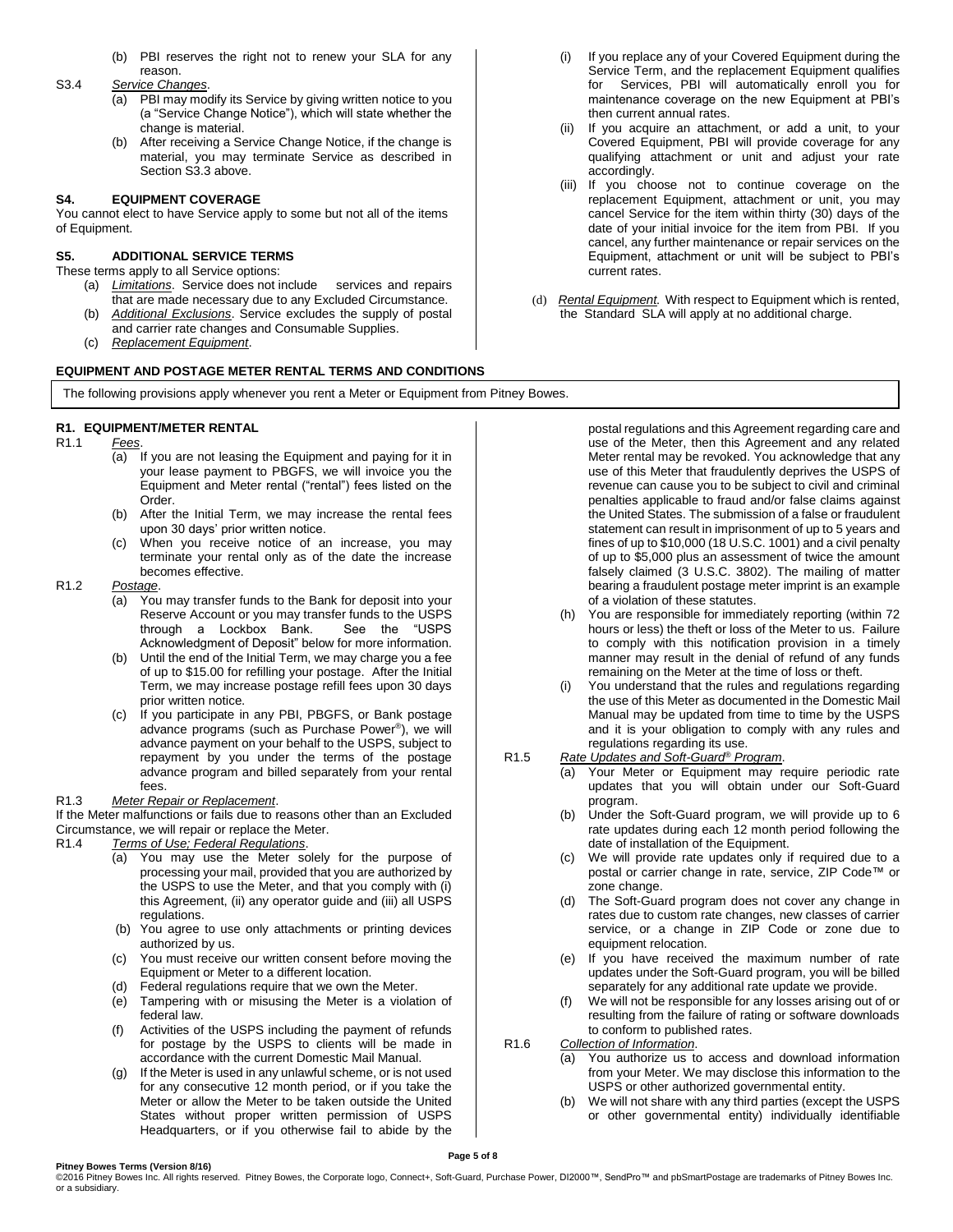information that we obtain about you in this manner unless required to by law or court order.

(c) We may elect to share aggregate data about our clients' postage usage with third parties.

R1.7 *Meter Care and Risk of Loss*.

- (a) You agree to take proper care of the Meter(s) as stated in this Agreement and any user documentation.
- (b) You assume all risk of loss or damage to the Meter(s) while you have possession.

# **R2. VALUE BASED SERVICES**

Value Based Services include services such as USPS® e-Return Receipt and USPS® Confirmation Services.

R2.1 *Fees*.

#### **UNITED STATES POSTAL SERVICE ACKNOWLEDGMENT OF DEPOSIT**

UI.1 In connection with your use of a Postage Evidencing System as defined in the Code of Federal Regulations ("CFR"), you may transfer funds to the USPS through a Lockbox Bank for the purpose of prepayment of postage on Postage Evidencing Systems, generating evidence of postage, both PC Postage and meters (a "Deposit"), or you may transfer funds to the Bank for deposit into your Reserve Account .

UI.2 To the extent you deposit funds in advance of the use of any evidence of postage, you may make Deposits in the Lockbox Bank account identified as "United States Postal Service CMRS-PB" or make deposits in your Reserve Account, in either case through electronic means, including Automated Clearinghouse Transfers. The USPS may, at its discretion, designate itself or a successor as recipient of Deposits made by you to the Lockbox Bank account described above.

UI.3 Any deposit made by you in your Reserve Account is subject to the Postage By Phone® Reserve Account – Agreement and Disclosure Statement governing your Reserve Account.

UI.4 Any Deposit made by you in the Lockbox Bank account shall be credited by the USPS only for the payment of evidence of postage. Such Deposits may be commingled with Deposits of other clients. You shall not receive or be entitled to any interest or other income earned on such Deposits.

UI.5 The USPS will provide a refund to you for the remaining account balances of Deposits held by the USPS. These refunds are provided in

## **PURCHASE POWER® TERMS AND CONDITIONS**

- (a) Any fees charged by the USPS for any Value Based Service you purchase are payable by you in the same way that you pay for postage.
- (b) The USPS is solely responsible for its services.
- (c) We are not responsible for any malfunctions of any part of the communication link connecting the Meter with the USPS data system.
- R2.2 *Ending the Value Based Services*. We have the right to terminate the Value Based Services if the USPS discontinues offering the service or you breach your obligations under this Agreement and fail to cure the breach within thirty (30) days after you have been notified in writing.

accordance with the rules and regulations governing deposit of funds for evidence of postage, published in the CFR.

UI.6 The Lockbox Bank, which shall collect funds on behalf of the USPS, shall provide PBI, on each business day, information as to the amount of each Deposit made to the USPS by you, so that PBI can update its records.

UI.7 PBI may deposit funds on your behalf. The USPS will make no advances of funds to you. Any relationship concerning advances of funds is between you and PBI, PBGFS and/or the Bank.

UI.8 You acknowledge that the terms of this Acknowledgement may be changed, modified, or revoked by the USPS, with appropriate notice.

UI.9 Postal Regulations governing the deposit of funds are published in the CFR or its successor. You acknowledge that you shall be subject to all applicable rules, regulations, and orders of the USPS, including future changes to such rules, regulations, and orders, and such additional terms and conditions as may be determined in accordance with applicable law. The USPS rules, regulations, and orders shall prevail in the event of any conflict with any other terms and conditions applicable to any Deposit.

The following provisions apply to the Purchase Power Program (the "Program"). Additionally, you will receive from us a set of more specific provisions within thirty (30) days of the date of this Agreement.

P1.1 *General.* (a) In order to participate in the Program, you must provide the information described in Section P1.8. (b) The Purchase Power credit line is a product of the Bank and is not available to individuals for personal, family, or household purposes.

P1.2 *Account Charges*. (a) Your Purchase Power account (the "Account") will be charged for the amount of postage, products, and services requested and the related fees, if applicable. (b) Unless prohibited by law, you agree to pay the fees and charges of which the Bank has given you notice, including those relating to: (i) transaction fees, if applicable; (ii) if transaction fees are inapplicable, overage fees; (iii) your failure to pay in a timely manner; (iv) your exceeding your credit line; and (v) fees attributable to the return of any checks.

P1.3 *Billing, Payments, and Collection*. (a) You will receive a billing statement for each billing cycle in which you have activity on the Account. The Bank may deliver any statement electronically to the email address that is then on file for you. (b) Payments are due by the due date shown on your billing statement. (c) You may pay the entire balance due or a portion of the balance, provided that you pay at least the minimum payment shown on the statement. In the event of a partial payment, you will be responsible for the unpaid balance.

P1.4 *Deferred Payment Terms*. (a) By using the Program, you agree that whenever there is an unpaid balance outstanding on the Account which is not paid in full by the due date shown on your billing statement, the Bank will charge you, and you will pay, interest on the unpaid balance of the Account from time to time, for each day from the date the transaction is posted to the Account until the date the unpaid balance is paid in full, at a variable rate equal to the Annual Percentage Rate applicable to the Account from time to time. (b) (i) The Annual Percentage Rate applicable to the Account will be: the greater of (a) 22% and (b) the sum of the highest "Prime Rate" published in the "Money

Rates" section of *The Wall Street Journal* on the last business day of the month and the margin set forth below (the sum of the margin and the Prime Rate is herein called the "Floating Rate"). (ii) The Annual Percentage Rate will be adjusted on a monthly basis based on any fluctuation in the Floating Rate, if applicable. (iii) Any change in the Annual Percentage Rate based on the calculation described in this section will become effective on the first day of your next billing cycle. (iv) The margin which will be added to the Prime Rate to determine the Floating Rate will be 14.75% (using the Prime Rate in effect as of March 31, 2013, the daily periodic rate would be .049315% and the corresponding annual percentage rate would be 18.00%). (v) The Account balance that is subject to a finance charge each day will include (a) outstanding balances, minus any payments and credits received by the Bank on the Account that day, and (b) unpaid interest, fees, and other charges on the Account. (vi) The Bank will charge a minimum finance charge of \$1.00 in any billing cycle if the finance charge as calculated above is less than \$1.00. (vii) Each payment that you make will be applied to reduce the outstanding balance of the Account and replenish your available credit line. (viii) The Bank may refuse to extend further credit if the amount of a requested charge plus your existing balance exceeds your credit limit.

P1.5 *Account Cancellation and Suspension*. (a) The Bank may at any time close or suspend the Account, and may refuse to allow further charges to the Account. (b) Cancellation or suspension will not affect your obligation to pay any amounts you owe.

P1.6 *Amendments; Electronic Delivery; Termination*. (a) The Bank can amend any of the provisions and terms related to the Program at any time by written notice to you (including by electronic notice via the email address that is then on file for you). You are consenting to electronic delivery of any amendments to the Program terms. (b) Each time you

©2016 Pitney Bowes Inc. All rights reserved. Pitney Bowes, the Corporate logo, Connect+, Soft-Guard, Purchase Power, DI2000™, SendPro™ and pbSmartPostage are trademarks of Pitney Bowes Inc. or a subsidiary.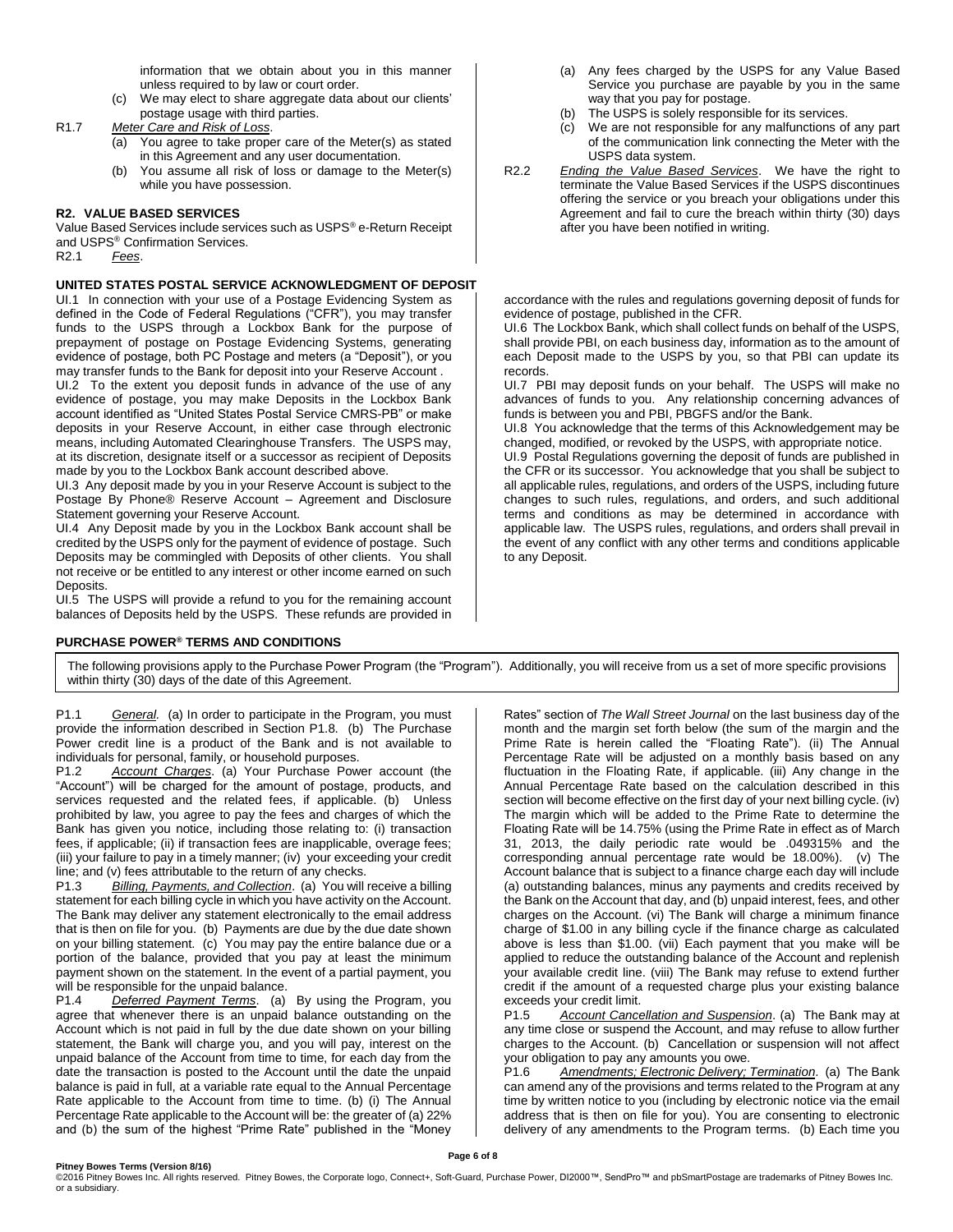use the Program, you are signifying your acceptance of the terms then in effect. (c) An amendment becomes effective on the date stated in the notice and will apply to any outstanding balance on the Account. (d) The Bank may terminate the Program at any time and will notify you in the event of any termination. (e) Any outstanding obligation will survive termination of the Program.<br>P1.7 Governing Law.

The Program and any advances are governed by and construed in accordance with the laws of the State of Utah and applicable federal law.

#### **PBSMARTPOSTAGE™ TERMS AND CONDITIONS**

P1.8 *USA PATRIOT Act*. (a) Federal law requires financial institutions to obtain, verify and record information that identifies each person who opens an account. (b) The Bank asks that you provide identifying information, including your address and taxpayer identification number. (c) The Bank may also ask for additional identifying information, where appropriate, including asking that your representative who is opening the Account provide his/her name, address, date of birth, driver's license and/or other documents and information that will allow the Bank to identify him/her.

If you have ordered pbSmartPostage™, your use of that product will be subject to the Terms of Use which are available at <http://www.pitneybowes.com/us/license-terms-of-use/smart-postage-terms-and-conditions.html> and which are incorporated by reference. Your use of pbSmartPostage is entirely governed by the pbSmartPostage Terms of Use and any other provisions of the Pitney Bowes Terms will not apply.

#### **RELAY™ COMMUNICATIONS HUB TERMS AND CONDITIONS**

If you have ordered services under the Relay™ Communications Hub, your use of that product will be subject to the Relay™ Communications Hub Terms which are available at<http://www.pitneybowes.com/us/license-terms-of-use/relay> and which are incorporated by reference. Your use of the Relay Communications Hub services is entirely governed by the Relay Communications Hub Terms and any other provisions of the Pitney Bowes Terms will not apply.

## **SENDPRO™ TERMS AND CONDITIONS**

If you are acquiring a SendPro subscription: (i) without SendKit equipment, your Terms Of Use are available at [http://www.pitneybowes.com/us/license-terms-of-use/sendpro-subscription.html;](http://www.pitneybowes.com/us/license-terms-of-use/sendpro-subscription.html) and (ii) with SendKit equipment, your Terms Of Use are available at [http://www.pitneybowes.com/us/license-terms-of-use/sendpro-term.html.](http://www.pitneybowes.com/us/license-terms-of-use/sendpro-term.html) Your use of the SendPro application is entirely governed by the SendPro Terms of Use and any other provisions of the Pitney Bowes Terms will not apply.

#### **DI2000™ TERMS AND CONDITIONS**

The following provisions apply when you buy, lease or rent the DI2000™ inserting system (the "System").

#### **D1. SYSTEM FEES**

D1.1 System Fees. If you are not leasing the System or remitting lease payments to PBGFS, we will invoice you the System fees listed on the Order. You agree to provide accurate information about base and measured usage rates to us. If the information is not accurate, we reserve the right to estimate such usage and make adjustments based on actual usage on your next invoice.

D1.2 Volume Overage Fees. We will invoice you for additional fees that result from annual cycle volume overages according to the maximum number of annual cycles per System as noted on the Order. The overage rate for the System will be set forth in your maintenance agreement. The number of annual cycles is determined by measuring complete cycles and not individual page counts.

#### **D2. SYSTEM MAINTENANCE SERVICES**

a. Repair Service. If we determine that repair service is necessary, we may provide repair by remote access, diagnostics and coordinated remote service, or by on-site repair service. If the System is under warranty, and we need to take the System back to its facility, PBI will be responsible for all transportation costs. Repair service is provided only for damage resulting from normal wear and tear. Repair service may include the use of new, reconditioned, or remanufactured parts and assemblies. We will provide parts or assemblies for discontinued Equipment (or Equipment not marketed as new) only if available. Lubricants and other materials needed to service the Equipment, except consumable supplies, are provided without additional charge. Not included as normal wear is coverage for repairs made necessary due to Excluded Circumstances. If off site service is not successful, then a customer service representative will be sent to your location. No hourly charges will be incurred for on site or off site service unless such service is performed outside Normal Working Hours.

b. System Maintenance Fees. If the Order specifies the purchase of maintenance services, you will pay the fees for the Initial Service

Term, and any Renewal Service Term (as defined below), upon receipt of our invoice. If you are leasing, the fees will be incorporated into your payment cycle. The fees will be reviewed on an annual basis, and we will notify you in writing of any price increase not less than thirty (30) days prior to the beginning of the Renewal Service Term. Upon receipt of such notice, you will have thirty (30) days to reject such increase. If such increase is rejected, the parties will have thirty (30) days from the date of rejection to mutually agree upon a price for the upcoming year. In the event that such negotiation period expires without agreement and PBI is still providing services to you, you will be responsible for paying the monthly fee to PBI at the new price until resolution is achieved. In the event there is no agreement as to price, we will terminate maintenance services. Notwithstanding anything to the contrary herein, we will not be obligated to provide any maintenance services before receiving full payment of any applicable invoice.

c. Replacement System. If you want to replace any of the Equipment comprising the System or have additional equipment which will become part of the System, adjustments will be made by mutual agreement. If you do not want to continue coverage on new replacement equipment, any further maintenance services will be subject to PBI's then-current rates.

d. Customer Self-Service Maintenance. NOTWITHSTANDING ANYTHING TO THE CONTRARY HEREIN, WE WILL NOT IN ANY EVENT BE LIABLE FOR ANY CLAIMS OF ANY KIND, ASSERTED BY YOU OR ANY THIRD PARTY, CAUSED BY THE REMOVAL, MODIFICATION, FAILURE TO MAINTAIN OR BY-PASSING OF BUILT-IN SAFETY FEATURES BY YOU.

e. Support Services. If you request that we provide services such as installation, maintenance, training, consulting, systems integration and data conversion or other similar support services ("Support Services"), charges for such services are in addition to the price of the System, unless otherwise specified in the Order. Your obligation to pay for Support Services is a binding obligation and will survive